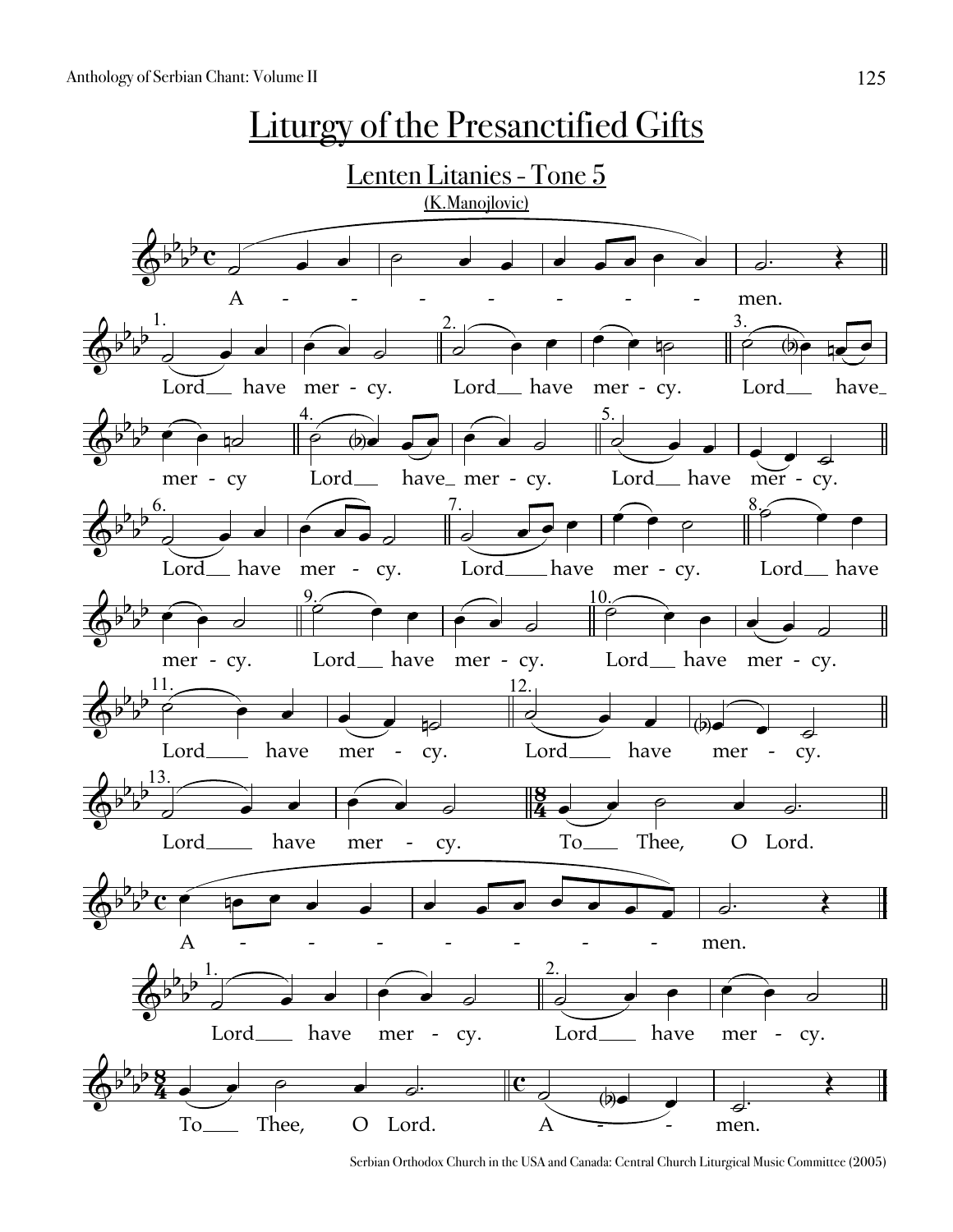

Serbian Orthodox Church in the USA and Canada: Central Church Liturgical Music Committee (2005)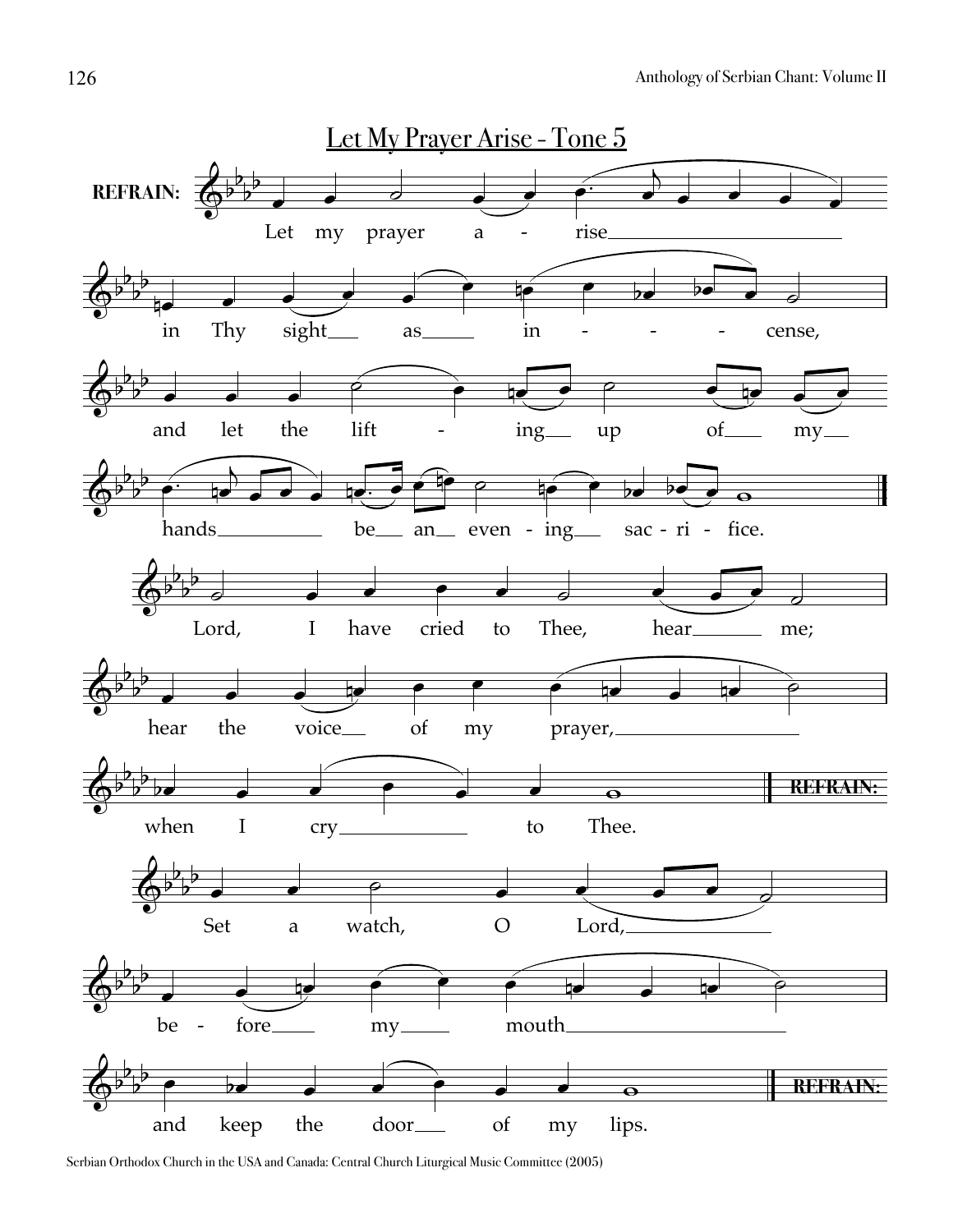Anthology of Serbian Chant: Volume II



Serbian Orthodox Church in the USA and Canada: Central Church Liturgical Music Committee (2005)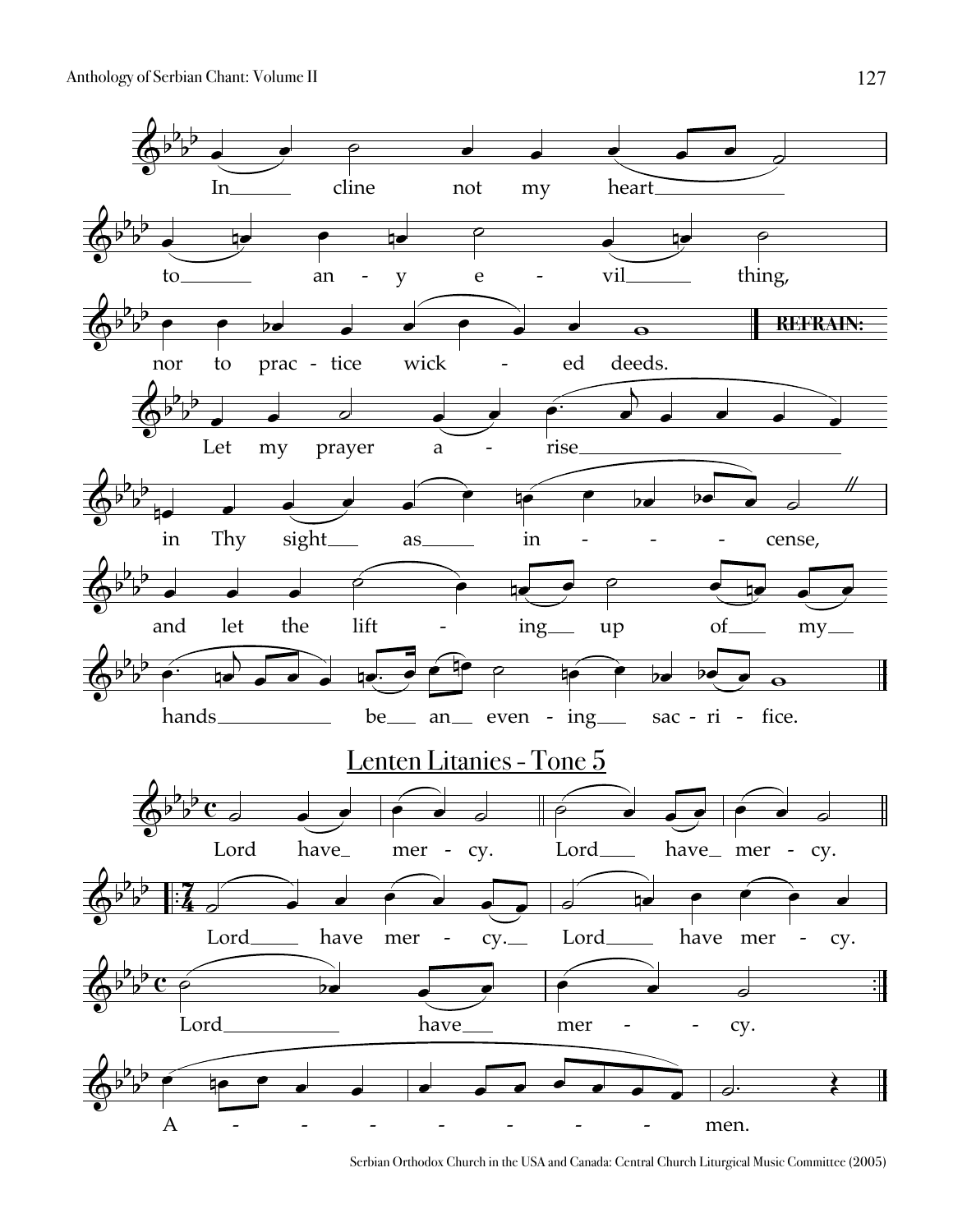

Serbian Orthodox Church in the USA and Canada: Central Church Liturgical Music Committee (2005)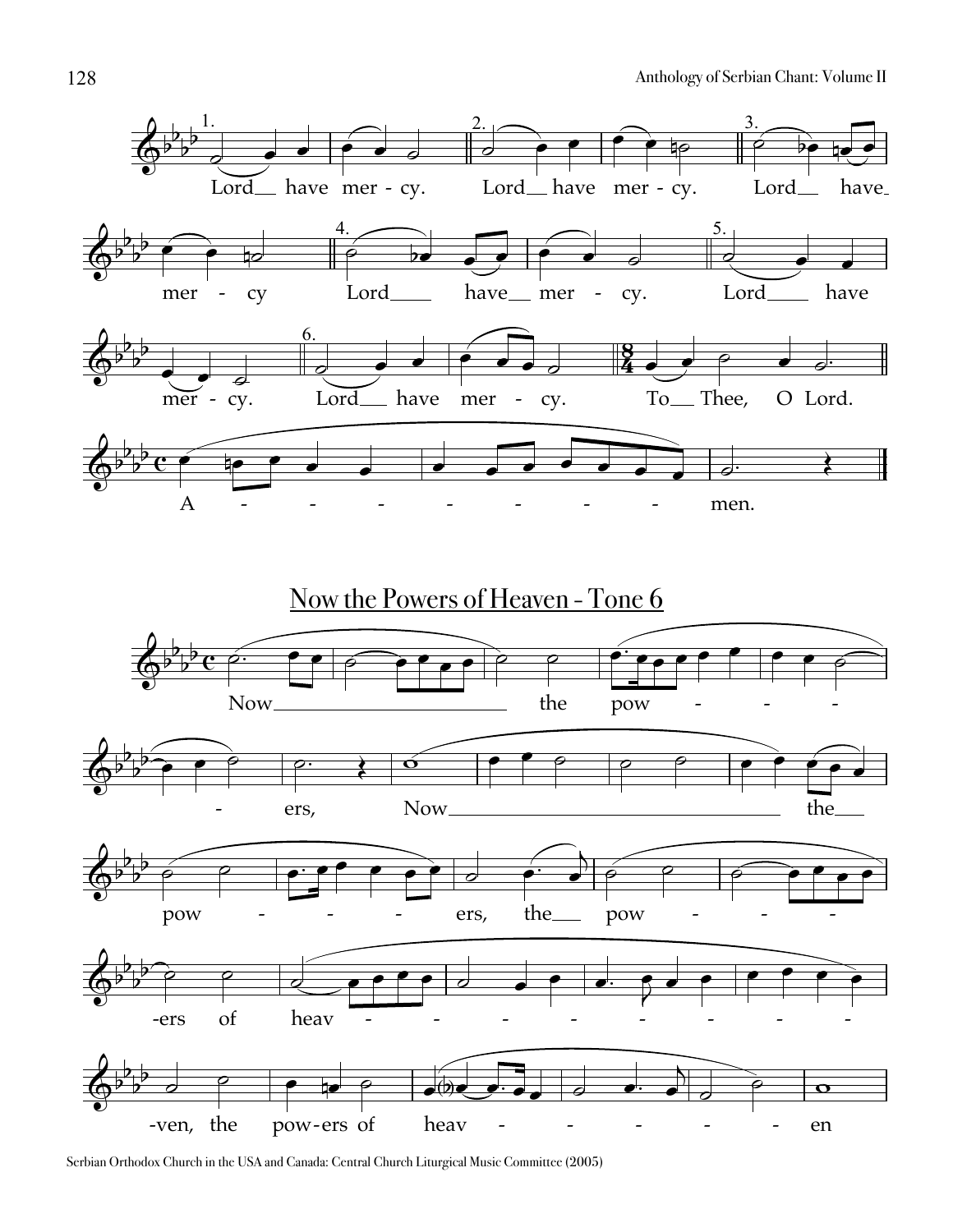Anthology of Serbian Chant: Volume II



Serbian Orthodox Church in the USA and Canada: Central Church Liturgical Music Committee (2005)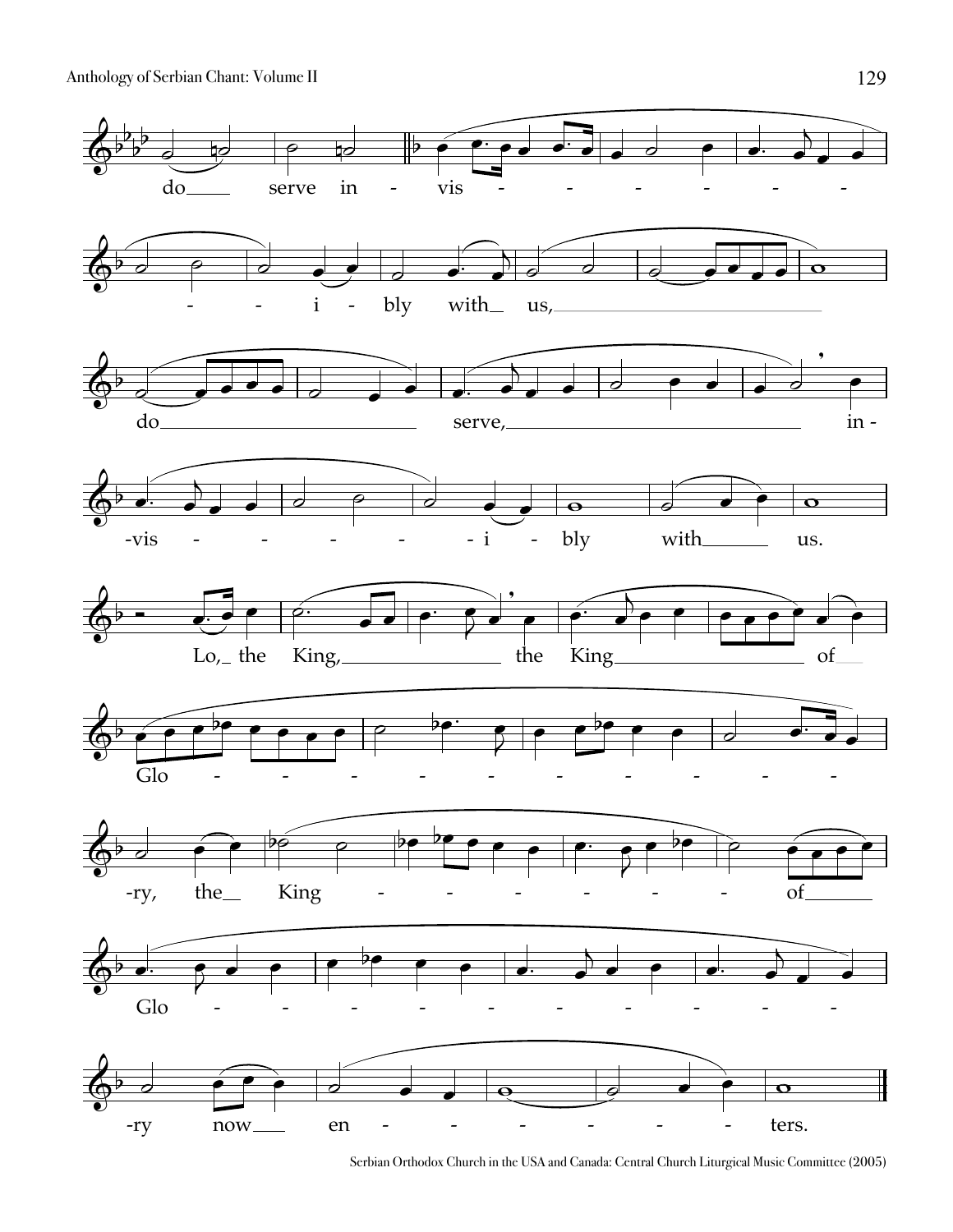

Serbian Orthodox Church in the USA and Canada: Central Church Liturgical Music Committee (2005)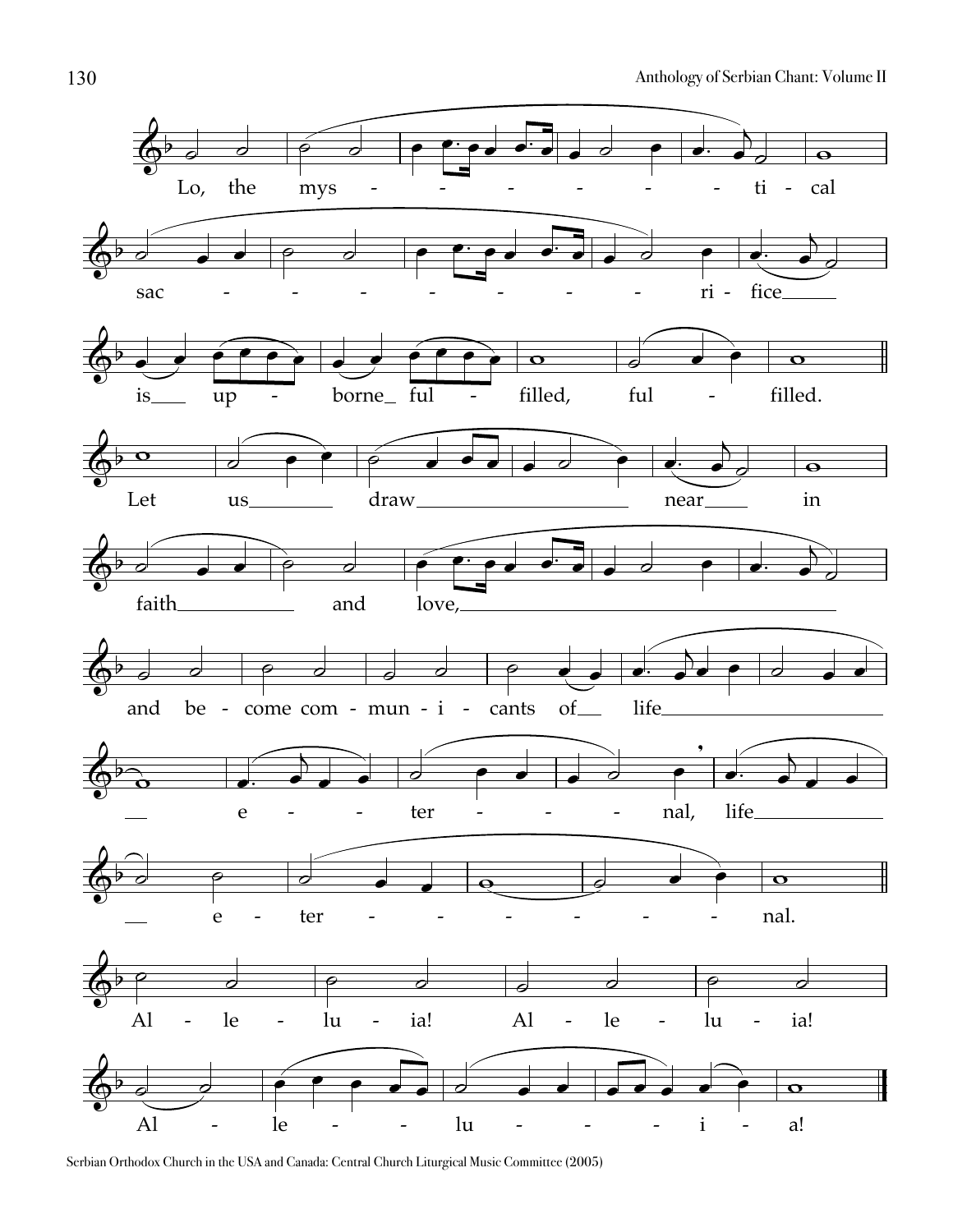

Serbian Orthodox Church in the USA and Canada: Central Church Liturgical Music Committee (2005)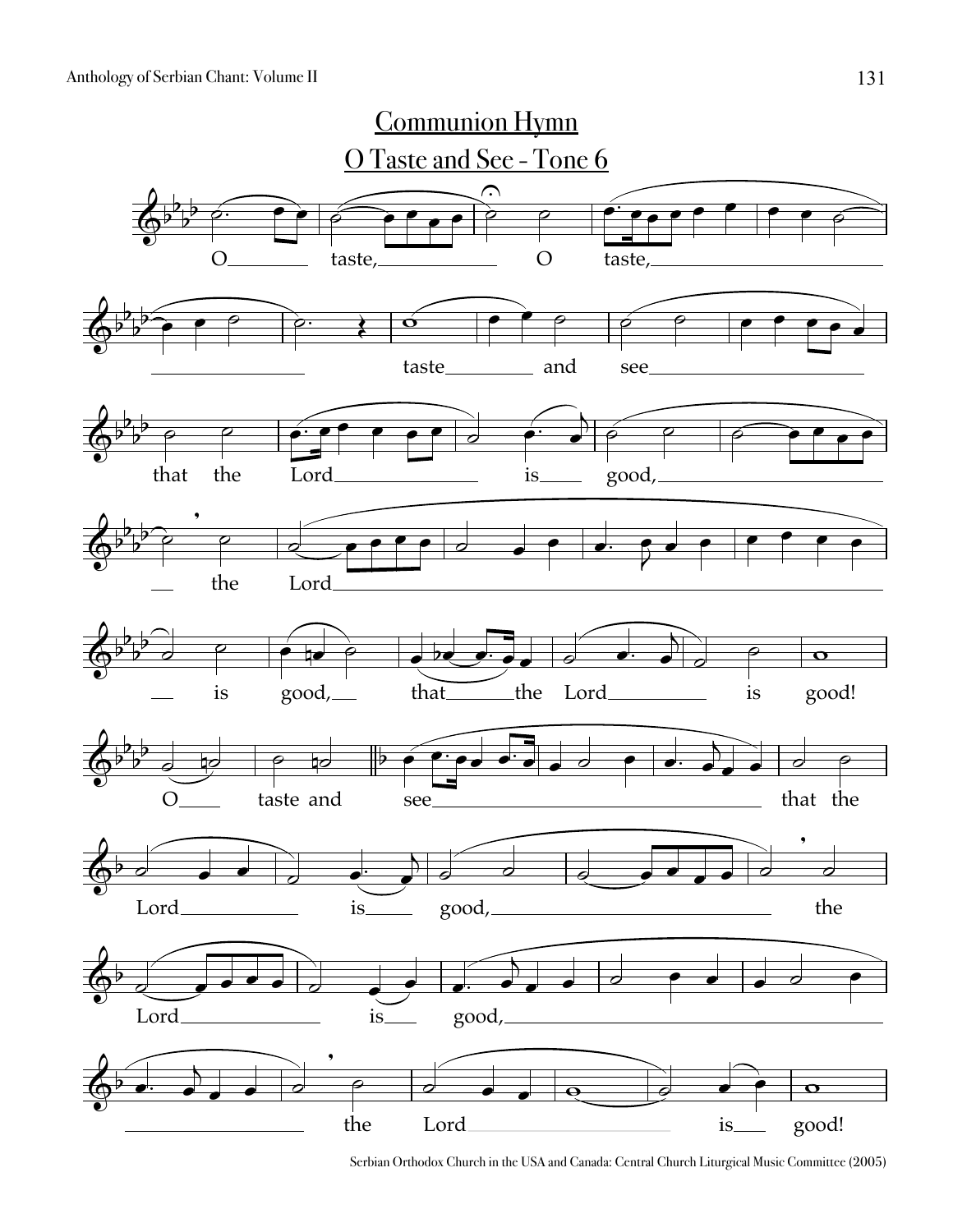

Serbian Orthodox Church in the USA and Canada: Central Church Liturgical Music Committee (2005)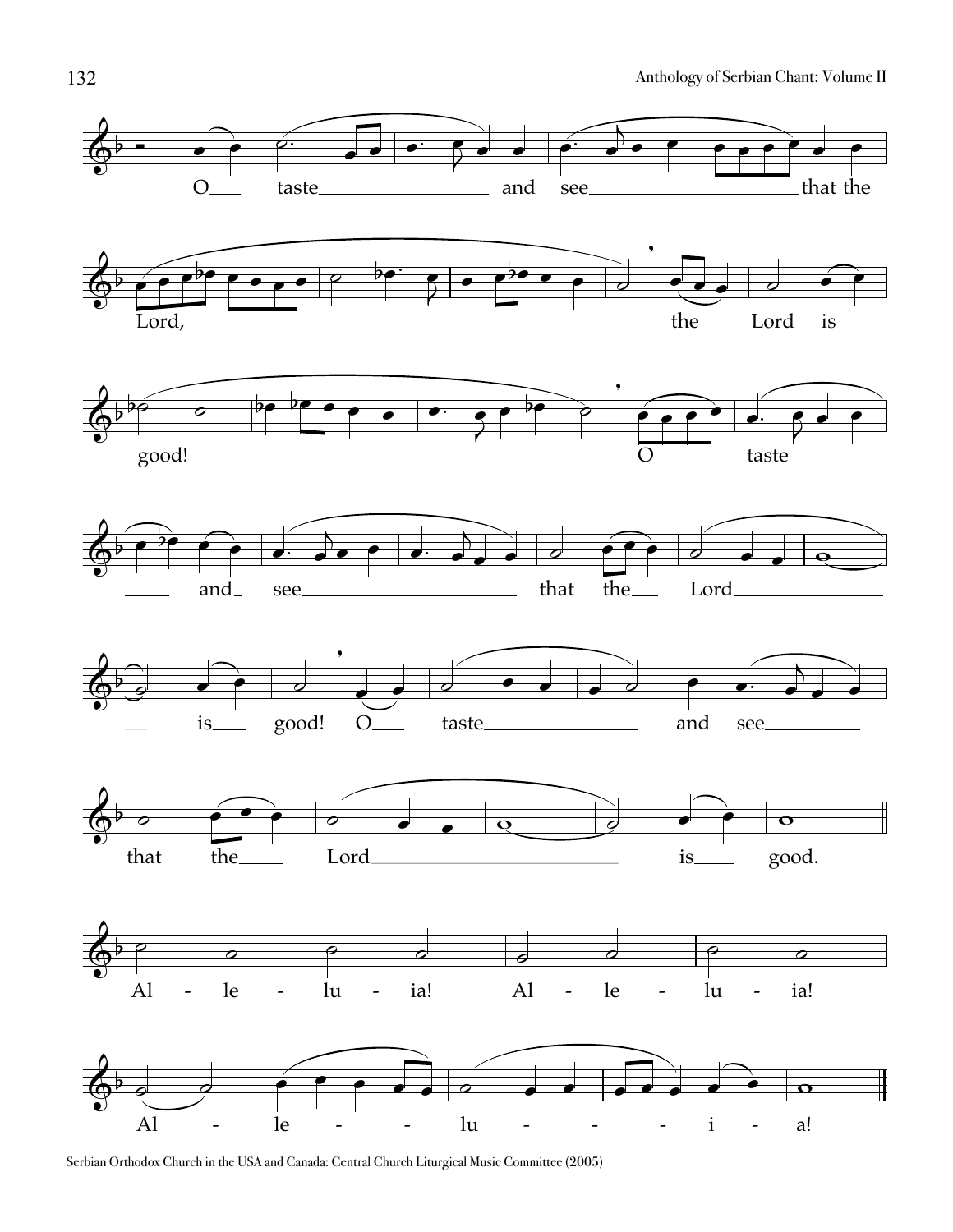